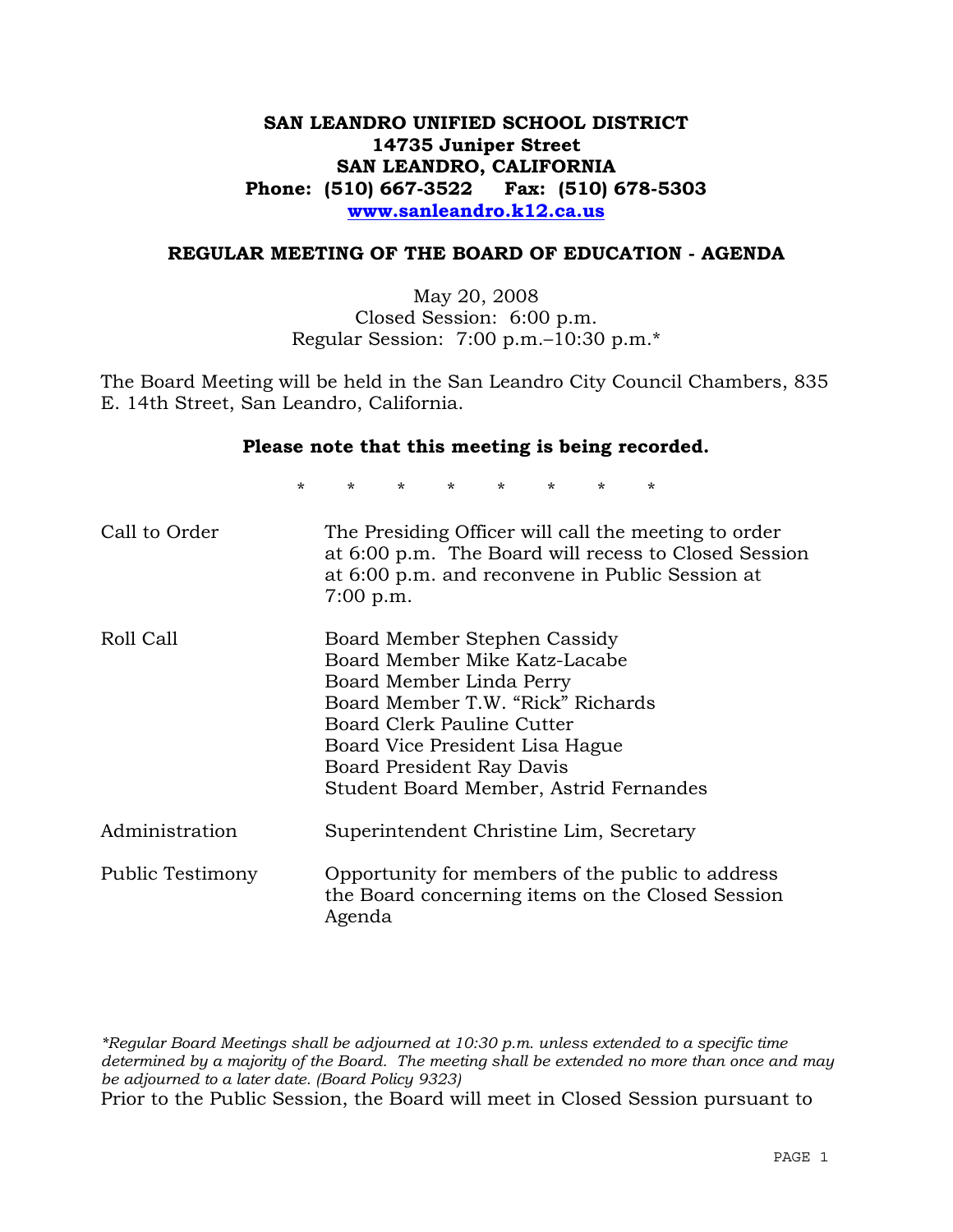Education Code Sections 35146 and 48918(c) and Government Code Sections 54957, 54957.6, 54956.9(b), 54956.8, 54956.9, and 54956.95.

- a) Student Expulsions
- b) Public Employee Discipline/Dismissal/Release
- c) Conference with Labor Negotiator
- d) Conference with Legal Counsel Anticipated Litigation Significant exposure to litigation
- e) Public Employee Appointment Title: Vice Principal, Wilson Elementary School
- f) Conference with Real Property Negotiator Property(ies)
- g) Conference with Legal Counsel Existing Litigation
- h) Tort Claim

| Report Closed<br>Session Action | Motion __________ Second __________ Vote ________ |                                                                                                                                                                                                                                                                                                                                                                                                                                                                                                                                                                                                                                                                                                                                                                                                                                                                                                                                                                                                                        |
|---------------------------------|---------------------------------------------------|------------------------------------------------------------------------------------------------------------------------------------------------------------------------------------------------------------------------------------------------------------------------------------------------------------------------------------------------------------------------------------------------------------------------------------------------------------------------------------------------------------------------------------------------------------------------------------------------------------------------------------------------------------------------------------------------------------------------------------------------------------------------------------------------------------------------------------------------------------------------------------------------------------------------------------------------------------------------------------------------------------------------|
| Pledge of Allegiance            |                                                   |                                                                                                                                                                                                                                                                                                                                                                                                                                                                                                                                                                                                                                                                                                                                                                                                                                                                                                                                                                                                                        |
| Approve Agenda                  | Motion __________ Second __________ Vote ________ | Approve the Regular Meeting Agenda of May 20, 2008                                                                                                                                                                                                                                                                                                                                                                                                                                                                                                                                                                                                                                                                                                                                                                                                                                                                                                                                                                     |
| Legal Statement                 | 54954.2(a)                                        | Members of the audience who wish to address the<br>Board are asked to complete the yellow card available at<br>the entrance and submit it to the Board's Administrative<br>Assistant. Speakers who have completed the card will be<br>called when the item is reached on the agenda or, for<br>non-agenda items, during the Public Testimony. Cards<br>are to be turned in before the item is reached on the<br>agenda. Please note that this meeting is being recorded.<br>State law prohibits the Board of Education from taking<br>any action on or discussing items that are not on the<br>posted agenda except to A) briefly respond to statements<br>made or questions posed by the public in attendance; B)<br>ask questions for clarification; C) provide a reference to a<br>staff member or other resource for factual information in<br>response to the inquiry; or D) ask a staff member to<br>report back on the matter at the next meeting and/or put<br>it on a future agenda. (Government Code Section |

# **REPORTS**

**7-7:05 p.m.** Parks & Recreation Commission Report: Juan Manuel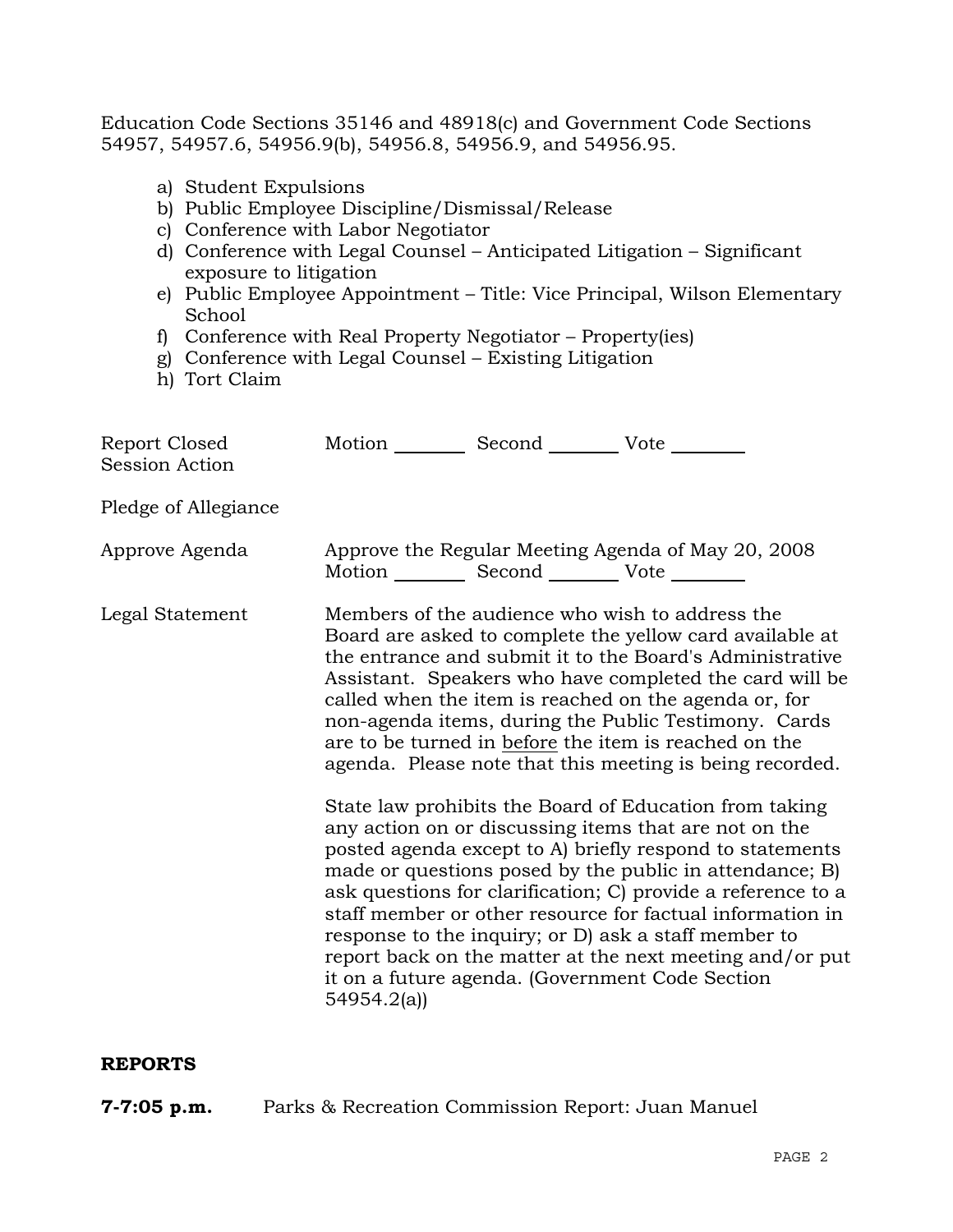Martinez, San Leandro Unified School District Representative

# **PRESENTATIONS**

| $^\star$<br>$7:10-7:15$ p.m. | Certificates of Commendation will be presented to the<br>following people in recognition of all their time and effort<br>towards the success of San Leandro High School's<br>musical production of West Side Story:                                                                                                                                                                                     |
|------------------------------|---------------------------------------------------------------------------------------------------------------------------------------------------------------------------------------------------------------------------------------------------------------------------------------------------------------------------------------------------------------------------------------------------------|
|                              | ChoreographyBryant Cash-Welch, Roy Glover<br>Costume & Stage ManagerGabrielle Koizumi<br>Orchestra DirectorDavid Leese<br>Costumes/PropsCaeli Koizumi, Elizabeth                                                                                                                                                                                                                                        |
|                              | Cardoso, Liz Nelson<br>Spot Lights Chelsea Woolman, Evan<br>Torkelsen<br>Snack BarJoe Sander, Rilia Sander                                                                                                                                                                                                                                                                                              |
|                              | Stage Crew Sandy Schwarz, Geneva<br>Scharff, Taylor Vanden-<br>Broek, Wadie Salamy, Maisa<br>Morrar, Shaceri Poole, Carrie<br>Burnett, Nicole Davila,<br>Stephanie Hanley, Caeli<br>Koizumi<br>Parent VolunteersYvette Yarber, Wendy Alder,<br>Wendy Van De Veer, Chantay<br>Bullins, Karen Koizumi, Lisa<br>Hague, Pam James, Maria<br>Harlow, Cynthia Jepsen, Carla<br>Schultheis-Gerry, Dittie Hague |
| <b>PRESENTATION</b>          |                                                                                                                                                                                                                                                                                                                                                                                                         |
| *<br>$7:15-7:25$ p.m.        | WLC Architects will present to the Board the Construction<br>Documents Phase for the exterior color and landscaping of<br>the 9 <sup>th</sup> Grade Campus. The Steering Committee reviewed<br>the exterior color and landscaping on May 7, 2008, and                                                                                                                                                   |

gave comments, which have been incorporated into the design. The exterior color and landscaping designs were presented to the Facilities and Technology Committee on May 15, 2008. Staff recommends that the Board approve the exterior color and landscaping for the 9th Grade Campus as presented to keep the project on schedule

**7:25-7:40 p.m. ACTION**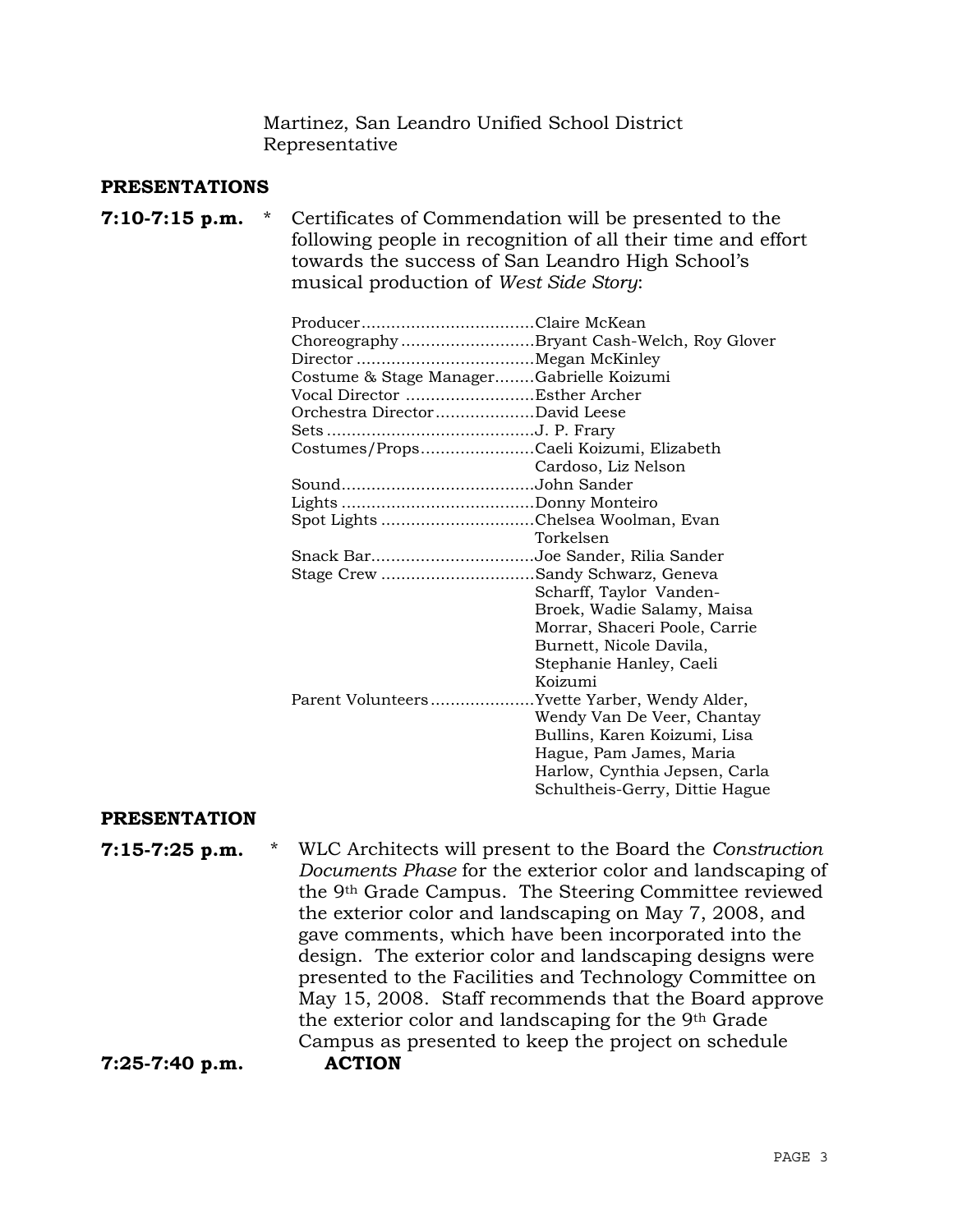These items are presented for action at this time. Some may have been reviewed at a previous meeting.

Facilities and Construction

| $5.1 - A$<br>9 <sup>th</sup> Grade Campus<br>Exterior Color and<br>Landscaping | <b>Staff Recommendation</b><br>Approve the 9 <sup>th</sup> Grade Campus exterior color<br>and landscaping.<br>Motion Second<br>Vote                                                                                                                                                                                                                                                                                                                                                                                                                                                                               | Color<br>prints<br>included<br>in Board<br>Packet |
|--------------------------------------------------------------------------------|-------------------------------------------------------------------------------------------------------------------------------------------------------------------------------------------------------------------------------------------------------------------------------------------------------------------------------------------------------------------------------------------------------------------------------------------------------------------------------------------------------------------------------------------------------------------------------------------------------------------|---------------------------------------------------|
| <b>PRESENTATION</b>                                                            |                                                                                                                                                                                                                                                                                                                                                                                                                                                                                                                                                                                                                   |                                                   |
| $7:40-7:45 p.m.$                                                               | $\star$<br>AEDIS Architects will present to the Board the<br>Career Technical Education (CTE) Design<br>Development Phase imagery consisting of the final<br>plan and elevation. The Steering Committee<br>reviewed the <i>Design Development Phase</i> imagery<br>on May 7, 2008 and gave comments, which have<br>been incorporated into the design. The Facilities<br>and Technology Committee has reviewed the<br>Design Development Phase on May 15, 2008, and<br>staff recommends that the Board approve the<br>Design Development Phase imagery for the CTE as<br>presented to keep the project on schedule |                                                   |

# **7:45-7:50 p.m. ACTION**

Facilities and Construction

| $5.2-A$                 | <b>Staff Recommendation</b>                   |                             |      |  |
|-------------------------|-----------------------------------------------|-----------------------------|------|--|
| Career Technical        | Approve the Career Technical Education Design |                             |      |  |
| <b>Education Design</b> |                                               | Development Phase drawings. |      |  |
| Development Phase       |                                               |                             |      |  |
|                         | Motion                                        | Second                      | Vote |  |

# **PRESENTATION**

**7:50-8:05 p.m.** \* Julianna Sikes, Curriculum Specialist, and members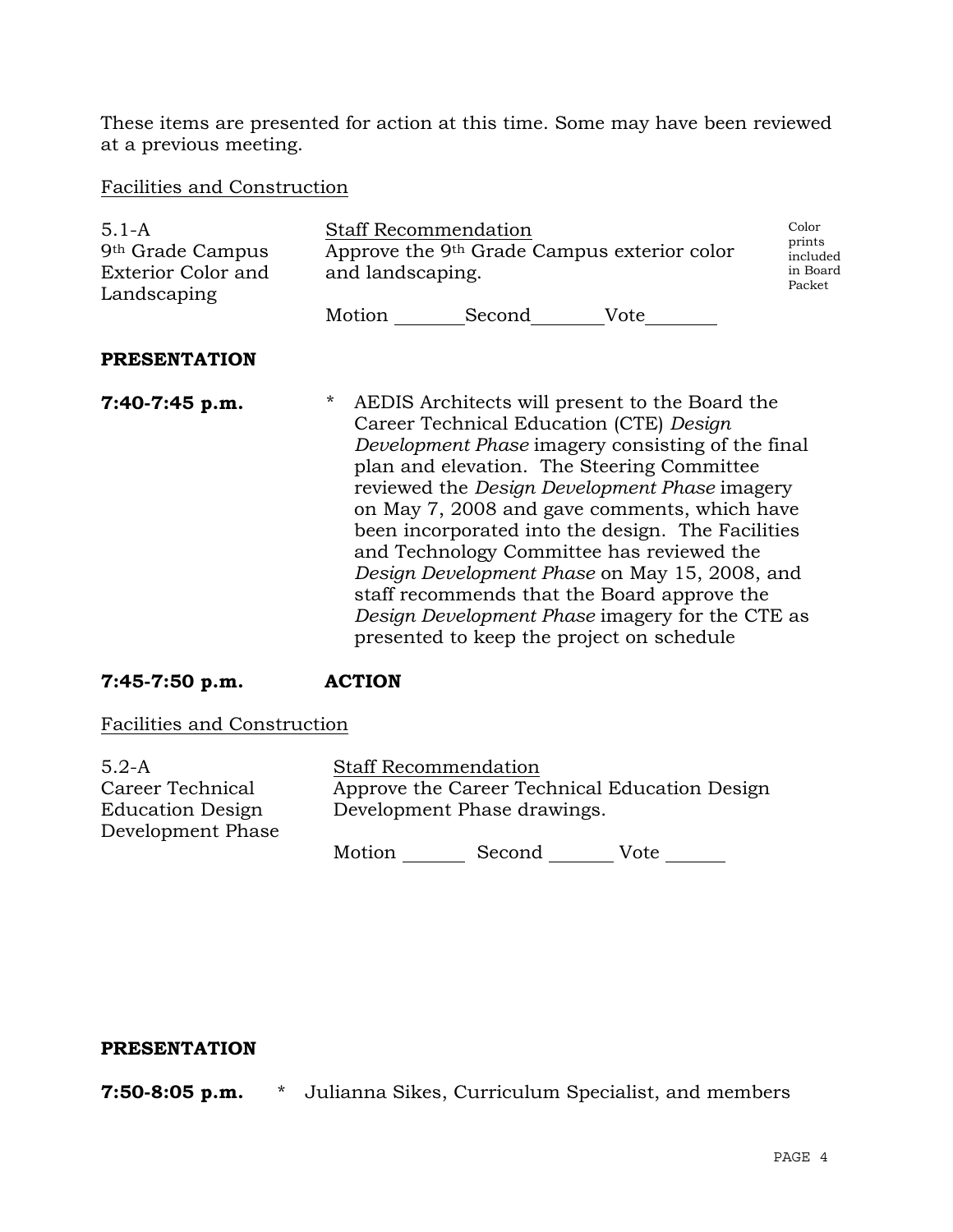of the Physical Education Task Force will present highlights of the District's new K-12 Physical Education Strategic Plan. The team will present components of the plan which will include: purpose, goals, curriculum, as well as the five year implementation timeline. The PE Strategic Plan is designed to identify those standards and skills that will be taught to students across all grades and at all schools. The plan ensures that the students have a coherent, well articulated physical education program.

# **CONSENT**

Educational Services

| $3.1 - C$                                      |           | <b>Staff Recommendation:</b>                     |      |  |
|------------------------------------------------|-----------|--------------------------------------------------|------|--|
| California K-12                                |           | Approve adoption of the California K-12 Physical |      |  |
| Physical Education<br><b>Content Standards</b> | Education |                                                  |      |  |
|                                                | Motion    | Second                                           | Vote |  |

# **ACTION**

| <b>Educational Services</b> |  |
|-----------------------------|--|
|-----------------------------|--|

| $3.1 - A$                            | <b>Staff Recommendation:</b>       |                                               |                    |  |
|--------------------------------------|------------------------------------|-----------------------------------------------|--------------------|--|
| K-12 Physical                        |                                    | Approve the K-12 Physical Education Strategic |                    |  |
| <b>Education Strategic</b>           | Plan.                              |                                               |                    |  |
| Plan                                 |                                    |                                               |                    |  |
|                                      |                                    |                                               | Motion Second Vote |  |
| PUBLIC TESTIMONY ON NON-AGENDA ITEMS |                                    |                                               |                    |  |
| $8:05-8:40 p.m.$                     | <b>REPORTS</b>                     |                                               |                    |  |
|                                      | Correspondence                     |                                               |                    |  |
|                                      | <b>Student Board Member Report</b> |                                               |                    |  |
|                                      | Superintendent's Report            |                                               |                    |  |
|                                      | <b>Board Committee Reports</b>     |                                               |                    |  |
|                                      | • City/District Liaison            |                                               |                    |  |
|                                      | • Curriculum                       |                                               |                    |  |
|                                      | Facilities/Technology<br>$\bullet$ |                                               |                    |  |
|                                      | Finance<br>$\bullet$               |                                               |                    |  |
|                                      | Parcel Tax Ad Hoc                  |                                               |                    |  |
| $8:40-8:50$ p.m.                     | <b>CONSENT ITEMS</b>               |                                               |                    |  |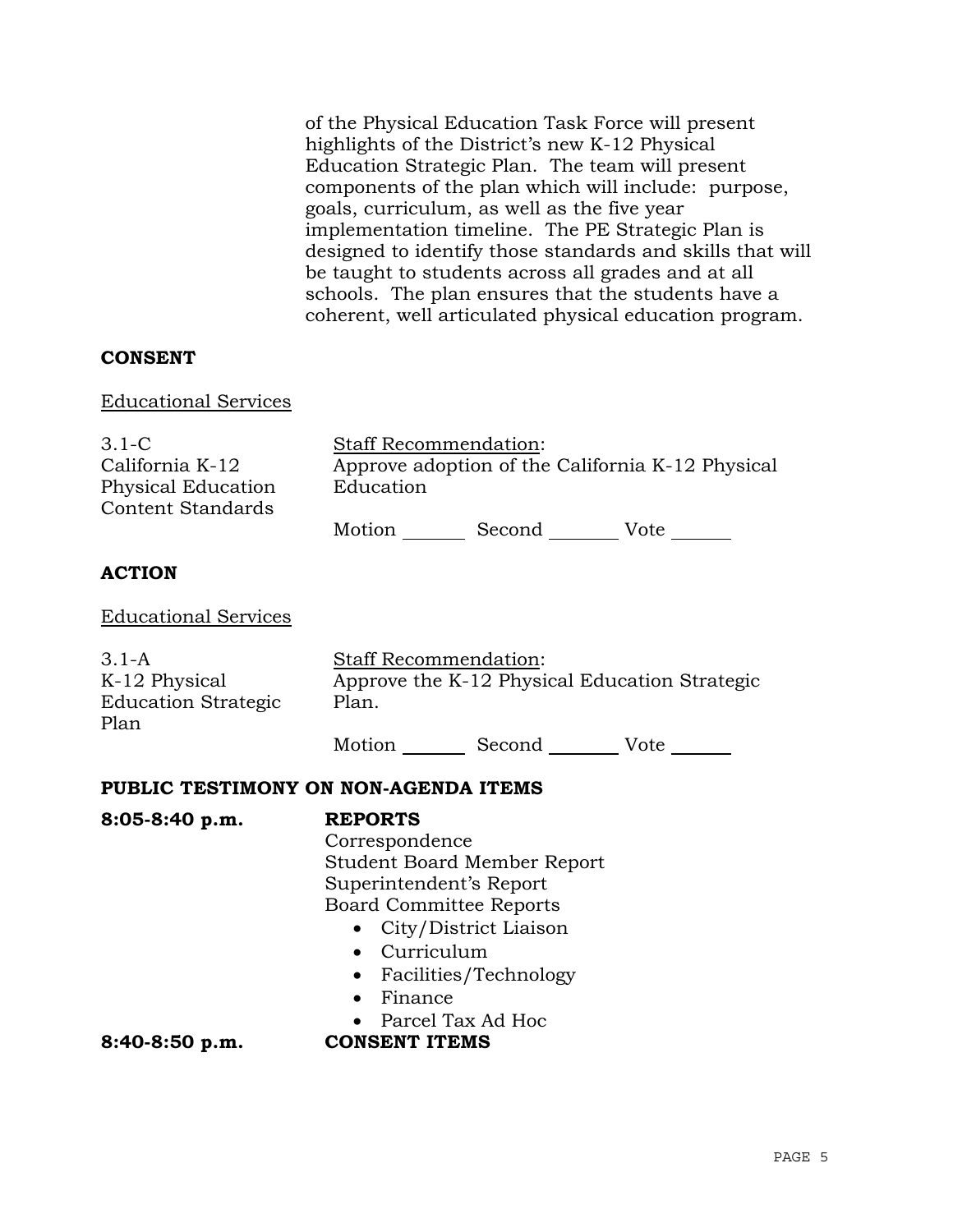These items are considered routine and may be enacted by a single motion. At the request of any member of the Board, any item on the consent agenda shall be removed and given individual consideration for action as a regular agenda item.

# Human Resources

| $2.1-C$                               | Staff Recommendation:                                                                                                                                                                                                                                                                                                                                                                                                                                                                                           |  |  |  |
|---------------------------------------|-----------------------------------------------------------------------------------------------------------------------------------------------------------------------------------------------------------------------------------------------------------------------------------------------------------------------------------------------------------------------------------------------------------------------------------------------------------------------------------------------------------------|--|--|--|
| Acceptance of<br>Personnel Report     | Accept Personnel Report as submitted.                                                                                                                                                                                                                                                                                                                                                                                                                                                                           |  |  |  |
|                                       | Motion _________ Second __________ Vote _______                                                                                                                                                                                                                                                                                                                                                                                                                                                                 |  |  |  |
| <b>Educational Services</b>           |                                                                                                                                                                                                                                                                                                                                                                                                                                                                                                                 |  |  |  |
| $3.2-C$<br>Acceptance of<br>Donations | Staff Recommendation:<br>Approve the acceptance of gifts to the District as<br>follows:                                                                                                                                                                                                                                                                                                                                                                                                                         |  |  |  |
|                                       | <b>Madison Elementary School</b><br>• \$286 to sponsor one $5th$ grade student for the<br>Outdoor Education program from Jun Kao and<br>Hui Chu Sung of The Hidden Wok, San Leandro<br>• \$275.82 through the Wamoola for School<br>Program from Washington Mutual<br>$\bullet$ \$570 to sponsor two 5 <sup>th</sup> grade students for the<br>Outdoor Education program from International<br>Brotherhood of Electrical Workers, Dublin<br>• 3,500 for library books from Bonaire Civic<br>League, San Leandro |  |  |  |
|                                       | <b>Washington Elementary School</b><br>• \$250 through the Matching Gift Program from<br>Wells Fargo                                                                                                                                                                                                                                                                                                                                                                                                            |  |  |  |
|                                       | Lincoln High School                                                                                                                                                                                                                                                                                                                                                                                                                                                                                             |  |  |  |
|                                       | $\bullet$ \$1,000 for students' end of the year trip to Great<br>America from an anonymous donor                                                                                                                                                                                                                                                                                                                                                                                                                |  |  |  |
|                                       |                                                                                                                                                                                                                                                                                                                                                                                                                                                                                                                 |  |  |  |

San Leandro High School

• \$55.62 through the SHARE Campaign from Tri-Valley Community Foundation, Pleasanton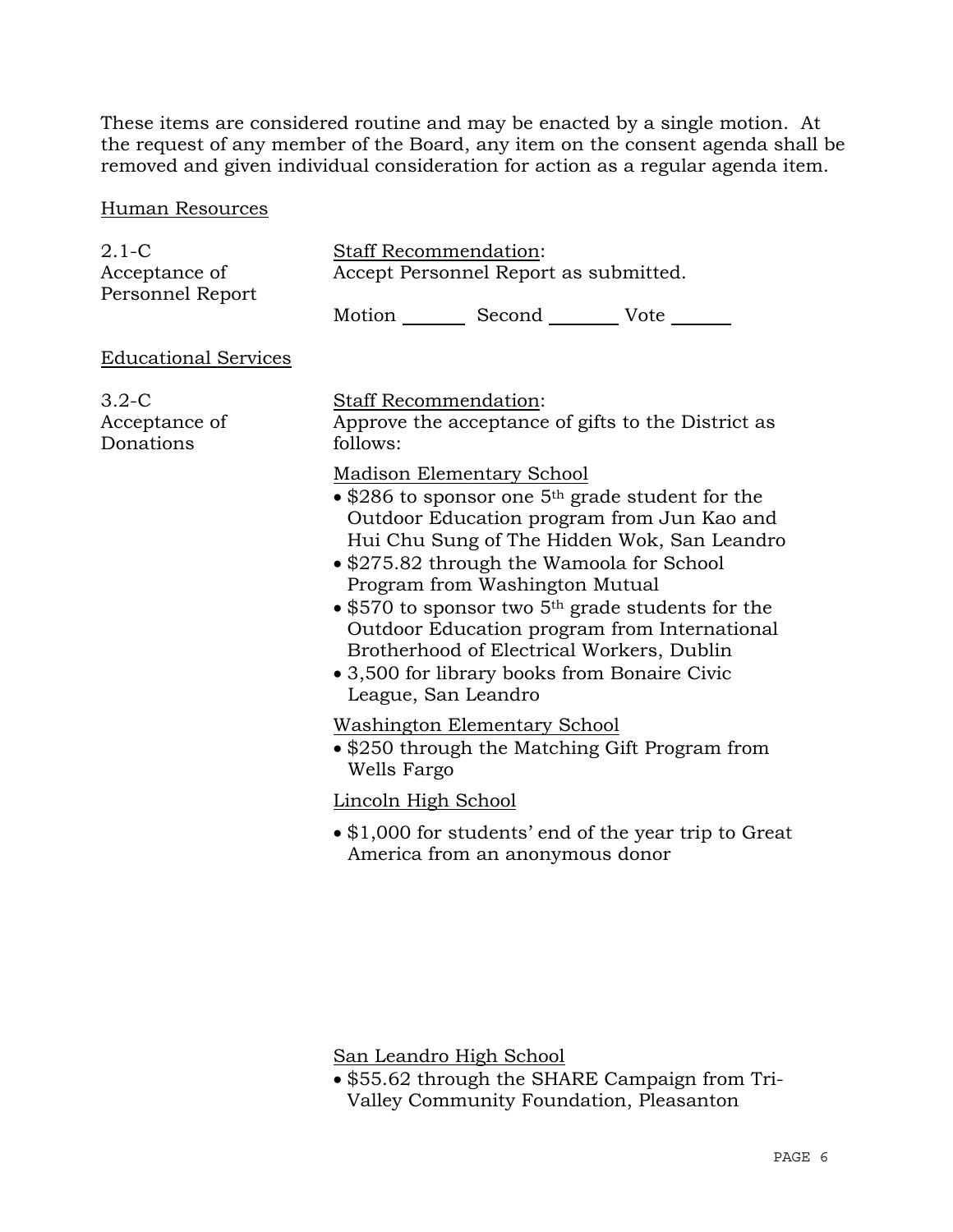|                                                                                                                                                                                                             | • \$208.10 through the Community Support<br>Campaign from Wells Fargo<br>• Two grinders for the metal shop from Chabot<br>Community College |                                                                                                                                                                                          |                                                                                                                                                      |
|-------------------------------------------------------------------------------------------------------------------------------------------------------------------------------------------------------------|---------------------------------------------------------------------------------------------------------------------------------------------|------------------------------------------------------------------------------------------------------------------------------------------------------------------------------------------|------------------------------------------------------------------------------------------------------------------------------------------------------|
|                                                                                                                                                                                                             |                                                                                                                                             | Motion _________ Second __________ Vote _______                                                                                                                                          |                                                                                                                                                      |
| $3.3-C$<br>Renewal of San<br>Leandro Adult School<br>Carl Perkins Career &<br><b>Technical Education</b>                                                                                                    | Staff Recommendation:<br>Grant Application.                                                                                                 | Approve the renewal of the San Leandro Adult                                                                                                                                             | School Carl Perkins Career & Technical Education                                                                                                     |
| <b>Grant Application</b>                                                                                                                                                                                    |                                                                                                                                             | Motion _________ Second __________ Vote _______                                                                                                                                          |                                                                                                                                                      |
| $3.4-C$<br>Discard Textbooks that<br>are Old and Unused at<br>San Leandro High                                                                                                                              | Staff Recommendation:<br>Approve the request for San Leandro High School<br>to discard textbooks that are old and unused.                   |                                                                                                                                                                                          |                                                                                                                                                      |
| School                                                                                                                                                                                                      |                                                                                                                                             | Motion _________ Second __________ Vote _______                                                                                                                                          |                                                                                                                                                      |
| $3.5-C$<br>Proposed Stipulated<br><b>Expulsion Order</b>                                                                                                                                                    | <b>Staff Recommendation:</b>                                                                                                                |                                                                                                                                                                                          | Approve the stipulated expulsion recommendation<br>from the Director of Student Support Services for<br>students E03-07/08, E18-07/08 and E19-07/08. |
|                                                                                                                                                                                                             |                                                                                                                                             | Motion _________ Second _________ Vote _______                                                                                                                                           |                                                                                                                                                      |
| $3.6-C$<br>TeleParent<br>Communications<br>Contract between San<br>Leandro Unified School<br>District and the<br>TeleParent (The<br>Parental Involvement<br>Solutions) Programs for<br>the 2008-2009 School | Staff Recommendation:                                                                                                                       | Approve the communications contract between<br>San Leandro Unified School District and the<br>TeleParent (The Parental Involvement Solutions)<br>Programs for the 2008-2009 School Year. |                                                                                                                                                      |
| Year                                                                                                                                                                                                        |                                                                                                                                             | Motion _________ Second __________ Vote _______                                                                                                                                          |                                                                                                                                                      |

3.7-C 2008-2009 Gifted and Talented Program Plan

Staff Recommendation: Approve the 2008-2009 Gifted and Talented Education (GATE) Program Plan.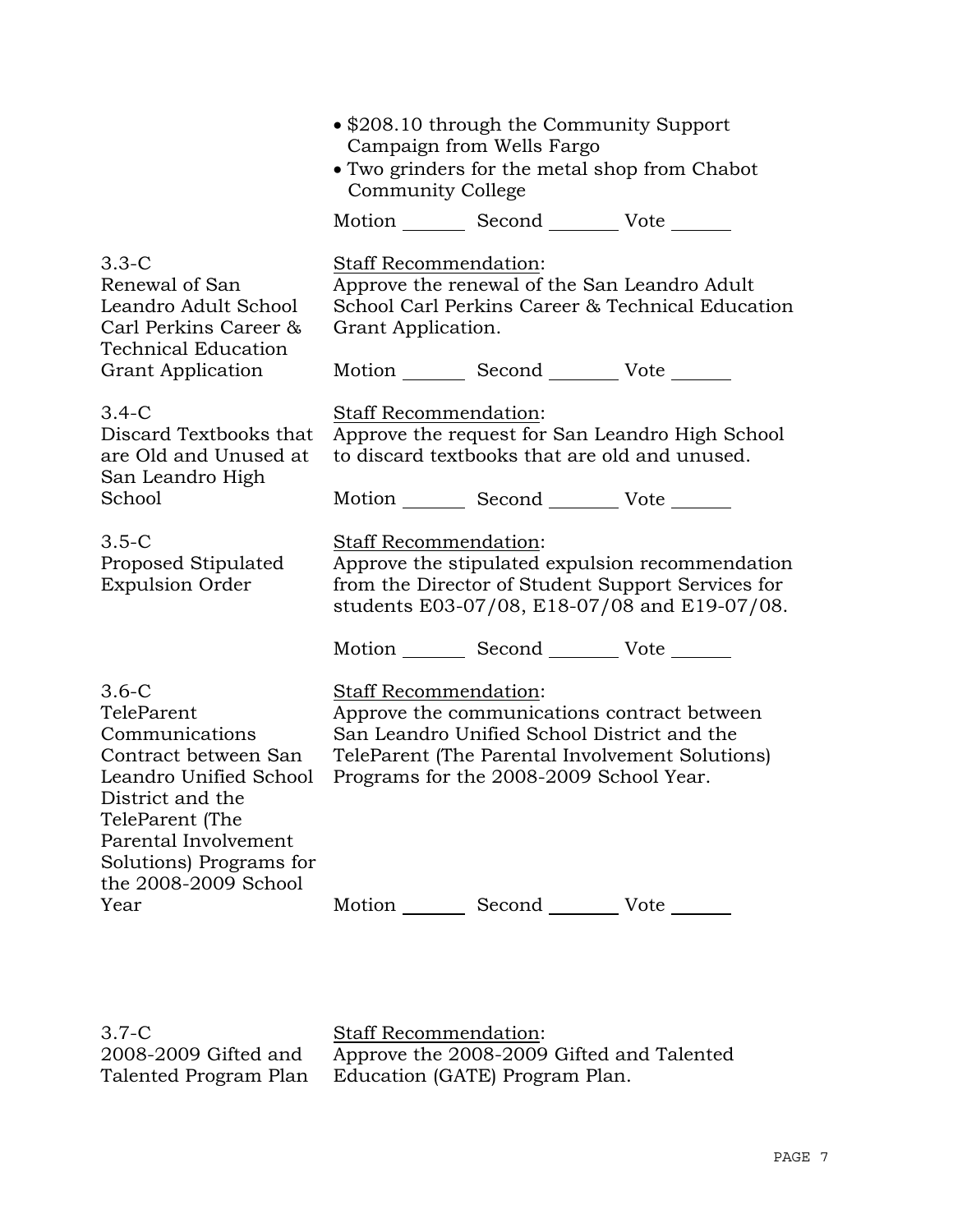|                                                                                             |                                                   | Motion _________ Second __________ Vote _______                                                                                                                                               |                                                                                                                                                                                                                    |
|---------------------------------------------------------------------------------------------|---------------------------------------------------|-----------------------------------------------------------------------------------------------------------------------------------------------------------------------------------------------|--------------------------------------------------------------------------------------------------------------------------------------------------------------------------------------------------------------------|
| <b>Business Operations</b>                                                                  |                                                   |                                                                                                                                                                                               |                                                                                                                                                                                                                    |
| 4.1-C<br><b>Ratification of Payroll</b>                                                     | Staff Recommendation:<br>\$4,549,413.63.          | Ratify April 2008 payroll in the amount of                                                                                                                                                    |                                                                                                                                                                                                                    |
|                                                                                             |                                                   | Motion _________ Second __________ Vote _______                                                                                                                                               |                                                                                                                                                                                                                    |
| 4.2-C<br>Approval of Bill<br>Warrants                                                       | Staff Recommendation:                             | the amount of \$5,363,156.24.                                                                                                                                                                 | Approve Bill Warrants #88677912-88696098 in                                                                                                                                                                        |
|                                                                                             |                                                   | Motion _________ Second __________ Vote _______                                                                                                                                               |                                                                                                                                                                                                                    |
| $4.3-C$<br>Resolution #08-25 to<br>Declare Certain<br>Equipment Surplus<br>and/or Obsolete. | <b>Staff Recommendation:</b>                      | Adopt Resolution #08-25to declare certain<br>and condition of the designated equipment.<br>Motion _________ Second __________ Vote _______                                                    | equipment surplus and/or obsolete due to the age                                                                                                                                                                   |
| 4.4-C<br>Resolution #08-26<br>Tax and Revenue<br><b>Anticipation Notes</b><br>(TRANS)       | Staff Recommendation:<br>financial legal counsel. | in the 2008 California School Cash Reserve<br>with Kelling, Northcross & Nobriga (KNN) to<br>operate as the District's financial advisor and<br>Jones Hall Attorneys at Law as the District's | Adopt Resolution #08-26 for issuance of the Tax<br>and Revenue Anticipation Notes (TRANS) 2008-09<br>Fiscal Year authorizing the District's participation<br><i>Program</i> for a maximum borrowing of \$8 million |
|                                                                                             |                                                   | Motion Second Vote                                                                                                                                                                            |                                                                                                                                                                                                                    |
|                                                                                             |                                                   |                                                                                                                                                                                               |                                                                                                                                                                                                                    |
| $1 \in \Omega$                                                                              | $Q_{\text{tot}}$ ff Doommandation                 |                                                                                                                                                                                               |                                                                                                                                                                                                                    |

| $4.5-C$                | <b>Staff Recommendation:</b>                       |                                          |      |  |
|------------------------|----------------------------------------------------|------------------------------------------|------|--|
| Renewal of Letter of   | Approve the renewal of the letter of credit issued |                                          |      |  |
| Credit by Bank of Nova |                                                    | by the Bank of Nova Scotia for one year. |      |  |
| Scotia to Support      |                                                    |                                          |      |  |
| Certificate of         |                                                    |                                          |      |  |
| Participation (COP)    | Motion                                             | Second                                   | Vote |  |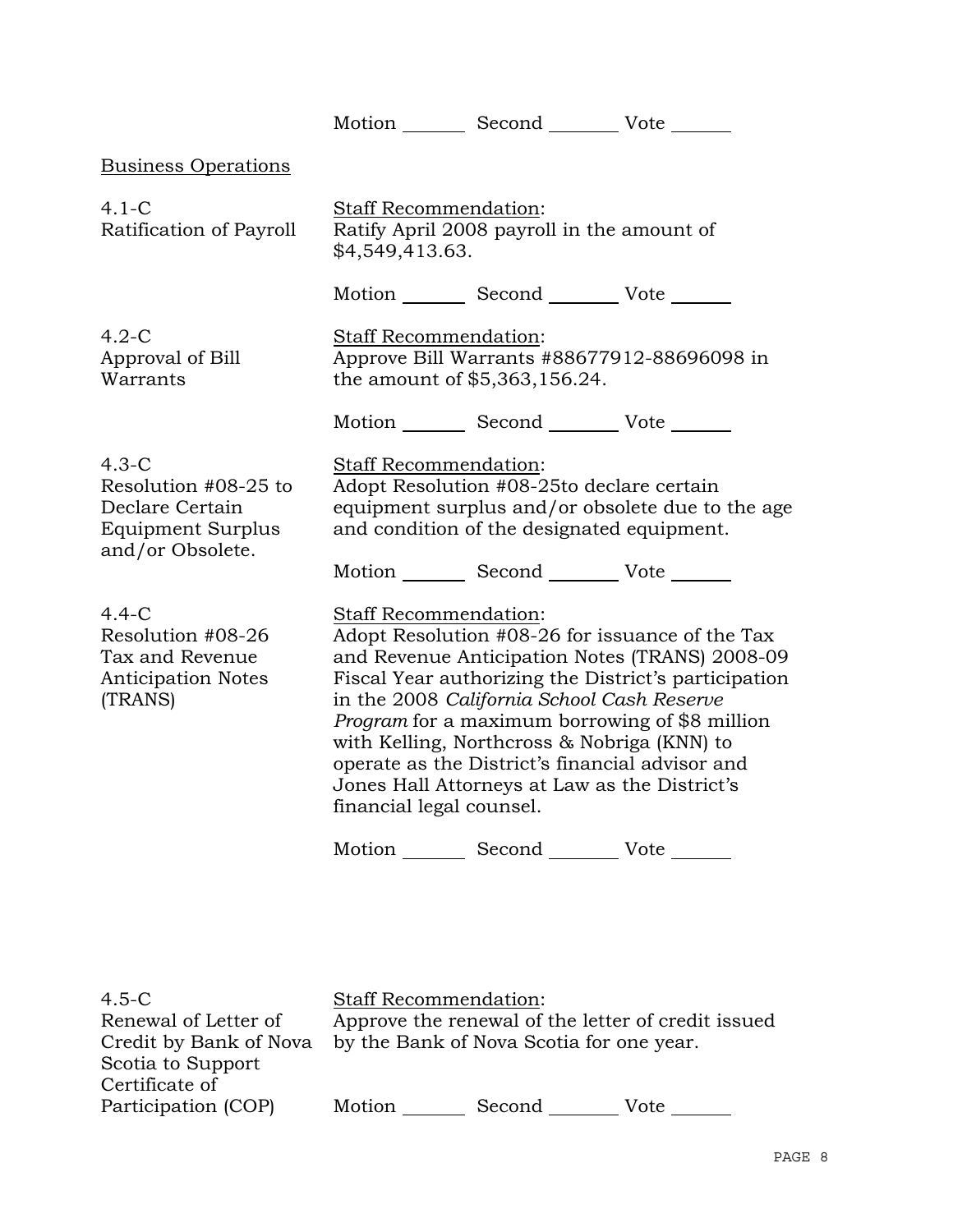# Facilities and Construction

| $5.1 - C$<br>San Leandro High<br>School California<br><b>Environmental Quality</b><br>Act (CEQA) Consultant                                           | Staff Recommendation:<br>Services with Placemakers.                                                                                                                                                                                               | Environmental Quality Act (CEQA) Consultant     | Approve the San Leandro High School California                                                     | Contract<br>included<br>in Board<br>Packet |
|-------------------------------------------------------------------------------------------------------------------------------------------------------|---------------------------------------------------------------------------------------------------------------------------------------------------------------------------------------------------------------------------------------------------|-------------------------------------------------|----------------------------------------------------------------------------------------------------|--------------------------------------------|
| <b>Services</b>                                                                                                                                       |                                                                                                                                                                                                                                                   | Motion _________ Second __________ Vote _______ |                                                                                                    |                                            |
| $5.2-C$<br><b>Budget Transfer from</b><br>the Measure B<br>Financial Reserve to<br>the San Leandro High<br>School Library<br><b>Expansion Project</b> | <b>Staff Recommendation:</b><br>Library Expansion.                                                                                                                                                                                                | Motion _________ Second __________ Vote _______ | Approve the budget transfer from the Measure B<br>financial reserve to the San Leandro High School |                                            |
|                                                                                                                                                       |                                                                                                                                                                                                                                                   |                                                 |                                                                                                    |                                            |
| $8:50-8:55$ p.m.                                                                                                                                      | <b>ACTION</b>                                                                                                                                                                                                                                     |                                                 |                                                                                                    |                                            |
| <b>Business Operations</b>                                                                                                                            |                                                                                                                                                                                                                                                   |                                                 |                                                                                                    |                                            |
| $4.2-A$<br>Resolution #08-27<br>Designating<br>Representatives for<br><b>East Bay Schools</b><br>Insurance Group<br>(EBSIG)                           | <b>Staff Recommendation:</b><br>Adopt Resolution #08-27 designating Song Chin-<br>Bendib as San Leandro Unified School District's<br>official representative and Sukhi Kharia as<br>alternate to attend the East Bay Insurance Group<br>meetings. |                                                 |                                                                                                    |                                            |
|                                                                                                                                                       |                                                                                                                                                                                                                                                   | Motion _________ Second _________ Vote _______  |                                                                                                    |                                            |
| $8:55-9:15$ p.m.                                                                                                                                      | <b>DISCUSSION</b>                                                                                                                                                                                                                                 |                                                 |                                                                                                    |                                            |

These items may appear for action on the agenda at the next regular Board meeting.

Business Operations

| $4.1-D$               | <b>Staff Recommendation:</b>                      |
|-----------------------|---------------------------------------------------|
| Tax Models for Parcel | The Board will discuss the various tax models for |
| Tax                   | the parcel tax.                                   |